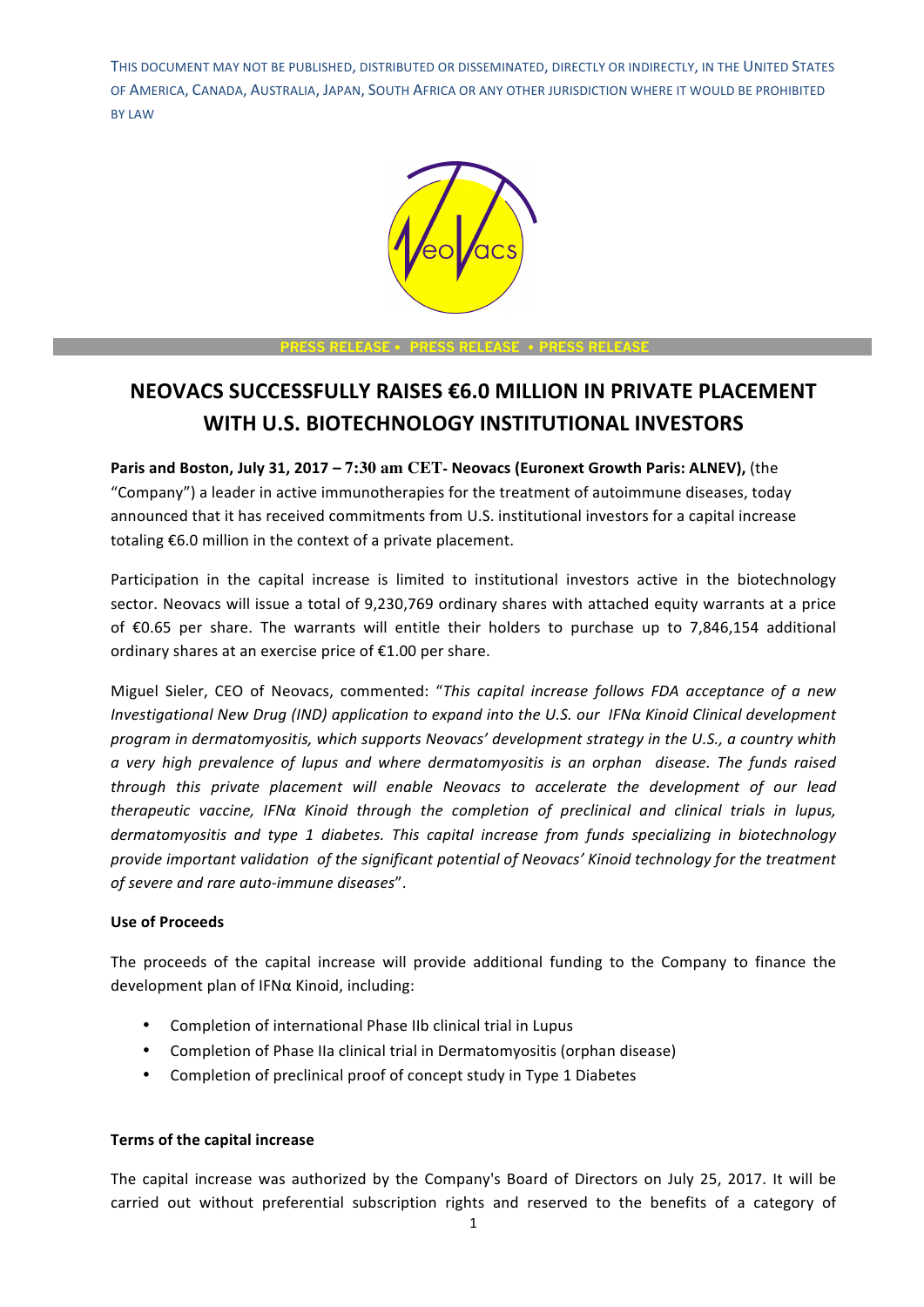beneficiaries (investment funds investing in the area of health and biotechnology), in accordance with article L. 225-138 of the French commercial code and the fifteenth resolution of the Company's Annual General Meeting of Shareholders held on June 14, 2017. It is specified that none of the current directors nor any significant shareholders of the Company are among the beneficiaries of the capital increase.

| <b>Shareholders Category</b>                             | <b>Number of Shares</b> | % ownership |
|----------------------------------------------------------|-------------------------|-------------|
| Historical institutional investors, founders, executives | 3 620 598               | 5.88%       |
| New US institutional investors                           | 9 230 769               | 14.98%      |
| Treasury shares (liquidity contract)                     | 132 814                 | 0.22%       |
| Free float (European institutional investors and retail) | 48 623 182              | 78.92%      |
| <b>TOTAL</b>                                             | 61 607 363              | 100.00%     |

Following the transaction, Neovacs' share capital is distributed as follows:

The subscription price of the shares with equity warrants is  $€0.65$ , which corresponds to a discount of 17.7% on the reference price<sup>1</sup>. The subscription price of the shares with equity warrants compared to the sum of the reference share price<sup>1</sup> and of the theoretical value of a warrant evidences an aggregate discount of 22.5%.

The settlement of the new shares should take place (subject to usual market conditions) no later than August 3, 2017.

The new shares to be issued would represent 17.62% of the share capital of the Company to date (preissuance). 

For indicative purpose, a shareholder holding 1% of the share capital of the Company would hold 0.85% of the share capital after the transaction, and 0.75% of the share capital if all of the warrants were to be exercised. 

In accordance with Article 211-3 of the General Regulation of the French Financial Market Authority (AMF), the capital increase does not and will not require a prospectus to be submitted for approval to the AMF.

## **Characteristics of the warrants**

<u> 1989 - Johann Stein, marwolaethau a bh</u>

Each new share issued comes with an equity warrant, the total of warrants so issued being 9,230,769. One warrant will give the right to subscribe to 0.85 ordinary share of the Company.

<sup>&</sup>lt;sup>1</sup> Volume-weighted average price over the last 5 trading days ( $\epsilon$ 0.79)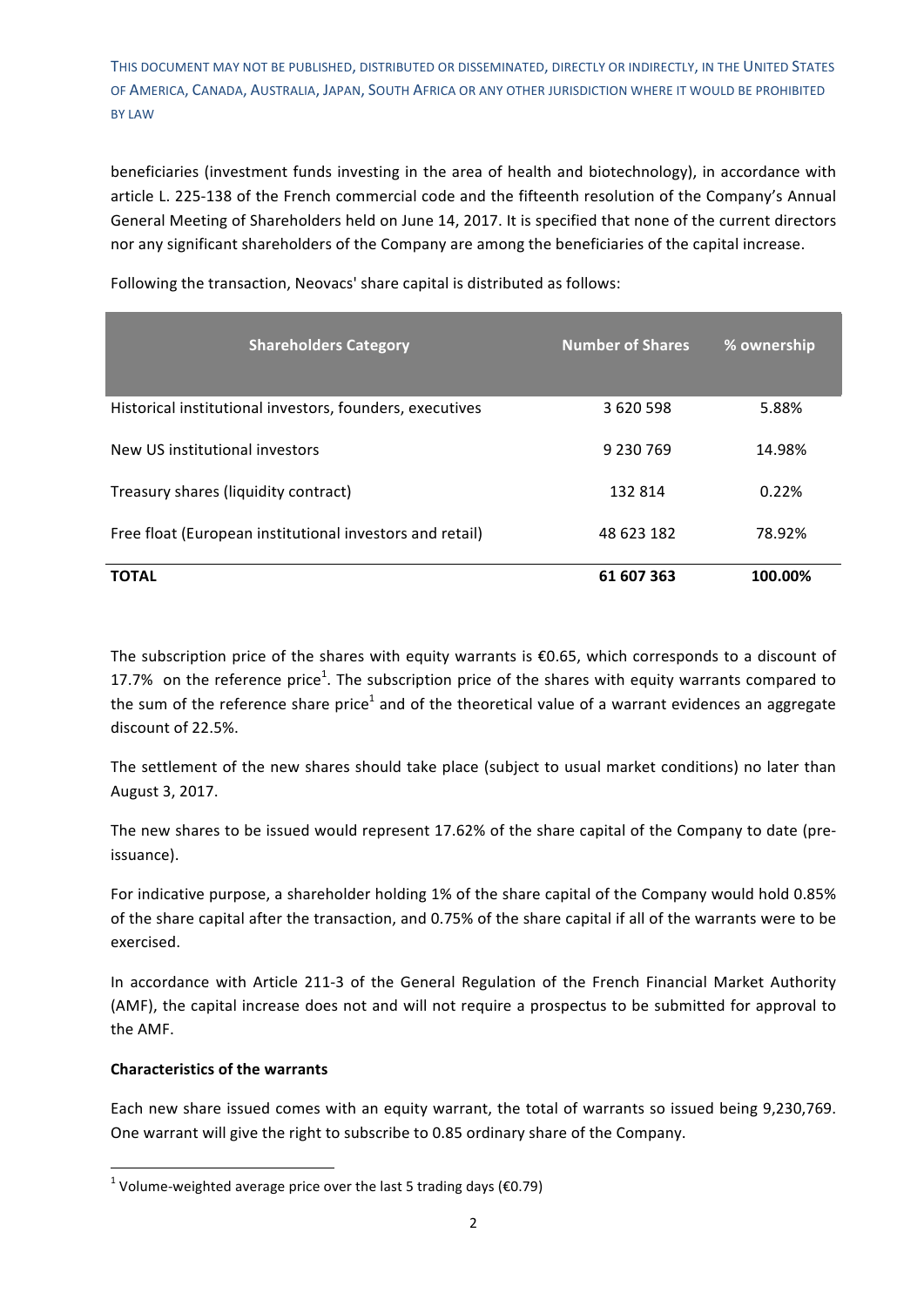The shares potentially issued upon exercise of the warrants would represent 14.98% of the share capital of the Company to date (pre-issuance).

The warrants shall be exercisable within 48 months of their issuance.

The warrants shall be exercisable at  $£1.00$  per ordinary share.

The theoretical value of a warrant is  $€0.04$ , assuming a volatility of 27.7%, based on the closing share price on July 27, 2017 of €0.80 (Black Scholes formula).

If all the warrants are exercised, the Company would receive an additional €7.85 million of proceeds.

The Company has committed to request the listing of the warrants on Euronext Growth Paris by September 30, 2017.

## Listing of the new shares

The new shares, with a par value of  $\epsilon$ 0.15, will be of the same category as the existing shares of the Company and will be listed on the same line as the existing shares of the Company under ISIN code FR0004032746. They will carry the same dividend rights as the existing shares and will be entitled, after issuance, to all dividends declared by the Company from that date.

## **Lock-up of the Company**

In connection with the private placement, the Company has agreed to a lock-up period of 90 calendar days following the issuance of the new shares, subject to standard exemptions (including the issuance of new shares resulting from the exercise of warrants already in circulation on this date).

#### Lock-up of the CEO and the directors of the Company

Mr. Miguel Sieler (CEO) and the directors holding shares and warrants<sup>2</sup> of the Company will enter into lock-up undertakings for 90 calendar days following the issuance of the new securities with respect to 100% of the securities of the Company they hold (including the shares resulting from the exercise of their warrants).

#### **Information available to the public**

<u> 1989 - Johann Stein, marwolaethau a bh</u>

Detailed information about Neovacs, notably regarding its activity, results, outlook and related risk factors, are laid out in the Company's annual financial report for 2016 and the half-yearly financial report for H1 2017 that are available on the website of the Company, along with other regulated information and all of the Company's press releases, at the following address: http://neovacs.fr/en/investissors/.

#### **Advisors**

Roth Capital Partners acted as sole placement agent in connection with the capital increase.

 $^{2}$ "BSA 2012-1" , "BSA 2014-1", "BSA 2015-1", "BSA 2016-1" depending on the director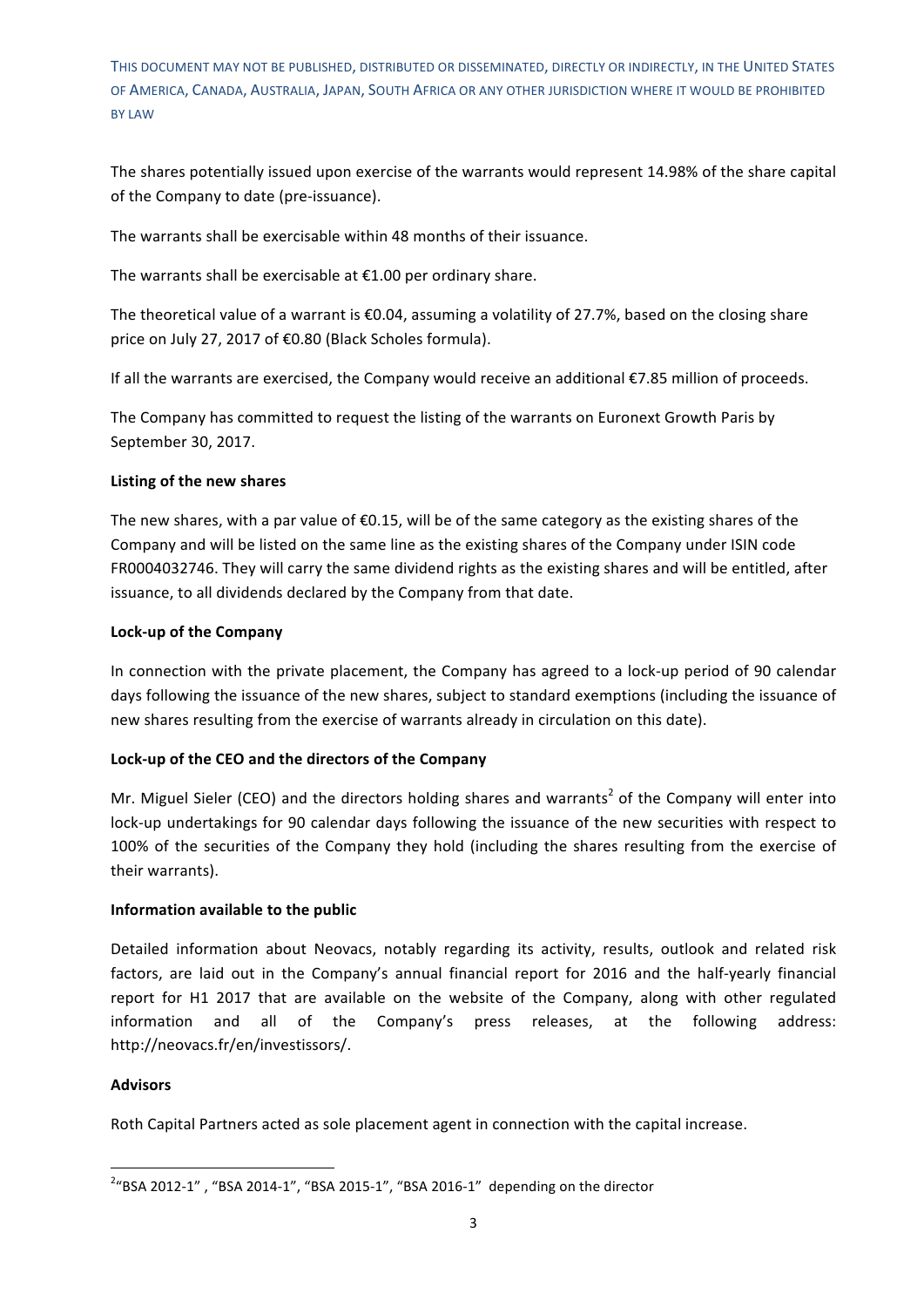#### **About Neovacs**

Listed on Euronext Growth since 2010, Neovacs is today a leading biotechnology company focused on an active immunotherapy technology platform (Kinoids) with applications in autoimmune and/or inflammatory diseases. On the basis of the company's proprietary technology for inducing a polyclonal immune response (covered by five patent families that potentially run until 2032) Neovacs is focusing its clinical development efforts on IFNα Kinoid, an immunotherapy being developed for the indication of lupus and dermatomyositis. Neovacs is also conducting preclinical development works on other therapeutic vaccines in the fields of auto-immune diseases, oncology, allergies and Type 1 diabetes. The goal of the Kinoid approach is to enable patients to have access to safe and effective long-term treatments for these life-long diseases. www.neovacs.fr

For more information on Neovacs, please visit www.neovacs.fr

**Contacts** 

**Contacts NEOVACS – Corporate Communication & Investor Relations Charlène Masson** +33 (0)1 53 10 93 14 cmasson@neovacs.com

**NEWCAP-** Press relations **Annie-Florence Lover** +33 1 44 71 00 12 / + 33 6 88 20 35 59 afloyer@newcap.fr

**Léa Jacquin**  +33 1 44 71 20 41 / +33 6 58 14 84 66 ljacquin@newcap.fr

**LIFESCI ADVISORS-** Investor Relations / Financial Communications **Chris Maggos**  +41 79 367 6254 chris@lifesciadvisors.com

#### **Disclaimer**

This announcement is for information purposes only. It does not, and shall not, in any circumstances, constitute a public offering of securities by Neovacs nor a solicitation of an offer to subscribe for securities in any jurisdiction, including France.